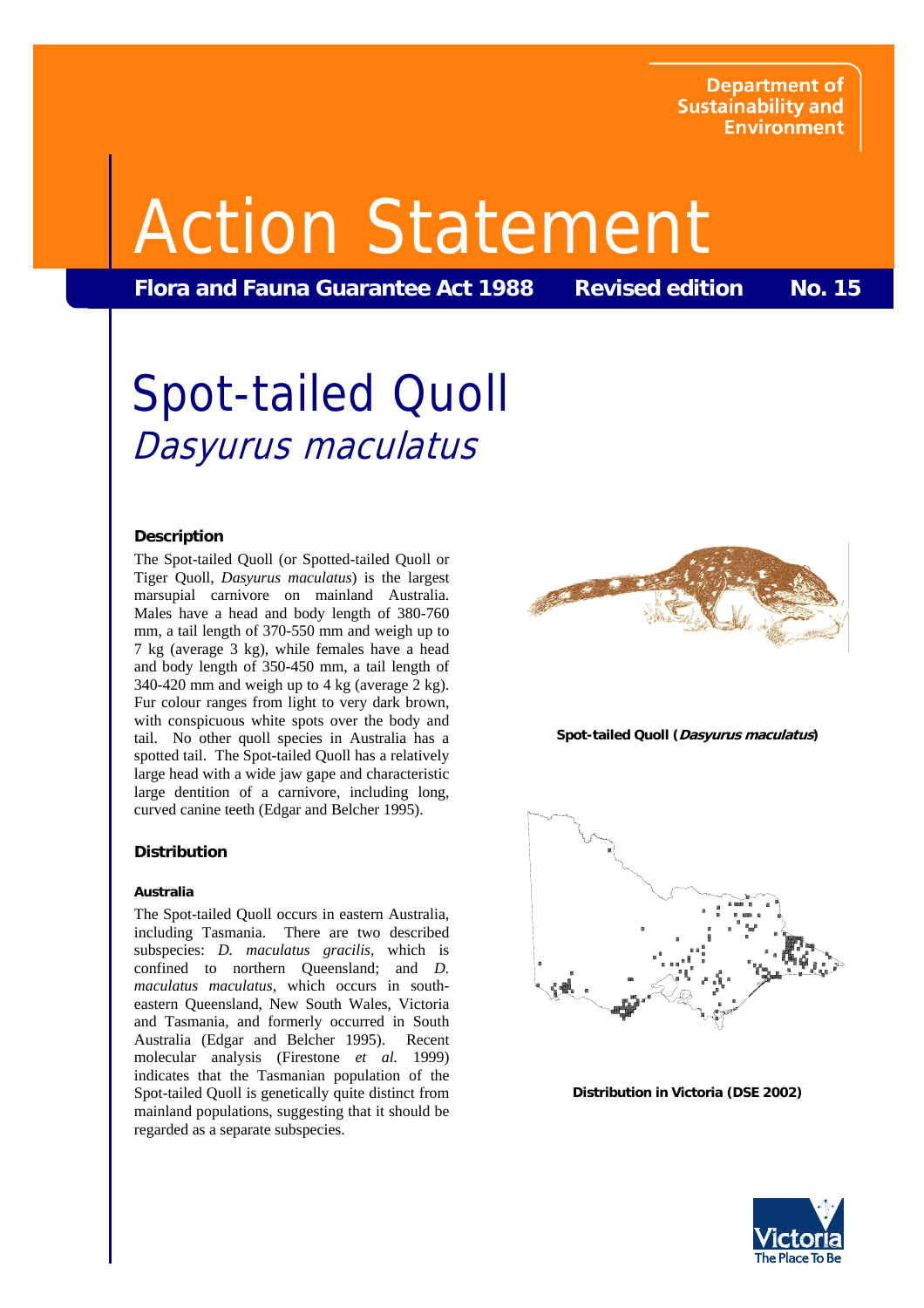# **Distribution (cont.)**

#### **Victoria**

At the time of European settlement, the Spot-tailed Quoll had a broad distribution in southern, central, eastern and north-eastern Victoria, at altitudes ranging from sea level to at least 1100 metres (Atlas of Victorian Wildlife – AVW, DSE).

The inland limit of its distribution broadly coincided with the 600 mm rainfall isohyet, although the species also occurred along riverine woodland in drier areas (Mansergh 1984). Due to extensive clearing and fragmentation of habitat in parts of the Quolls' range, and subsequent declines in its distribution and abundance since European settlement, the Spot-tailed Quoll now survives in several discrete areas of Victoria, including:

- Eastern Victoria, from the foothills and ranges north-east and east of Melbourne through to the Victoria-New South Wales border (and likely to be contiguous with NSW populations adjacent to the border), including north-eastern Victoria and lowland East Gippsland.
- South Gippsland, in the Strzelecki Ranges. There are also two unconfirmed sight records from Wilsons Promontory, dating from 1908 and the 1960s, but no confirmed records (AVW, DSE).
- Otway Ranges.
- South-western Victoria, including Mt Eccles National Park

There are also recent (1991) records from the Macedon Ranges in central Victoria, and a single record from near Swan Hill in north-western Victoria.

Within Victoria, the Spot-tailed Quoll is now confined largely to public land, mostly in parks, reserves and State forest.

# **Habitat**

The Spot-tailed Quoll is a species of forested habitats and can occur in many forest types particularly including lowland, foothill and montane moist and dry forests and woodlands (AVW-DSE, Mansergh and Belcher 1992; Edgar and Belcher 1995; Belcher 2000a). As male Quolls can move over large distances, animals can occasionally be encountered in 'non-typical' habitats including heathland, coastal dunes, farmland and even outer urban residential areas bordering on forested land.

The structural complexity of the habitat appears to be particularly important, with the species favouring areas with a dense overstorey and understorey and with abundant rocks, large hollow-bearing trees, rocky escarpments and/or

fallen logs for den sites. Areas with a high density of mammal prey items are also utilised. Within these areas, Spot-tailed Quolls apparently preferentially occupy drainage lines, gullies, flats and escarpments, but avoid mid-slopes, and use saddles to cross between catchments (Belcher 2000a). Prey densities and den site availability appear to be key features influencing habitat utilisation (Belcher 2000a).

# **Life history and ecology**

Spot-tailed Quolls are generally solitary animals (Belcher 1994), usually occur at low densities (Jones and Rose 1996) and occupy large home ranges, from 2000 – 4500 ha for males, and 600 – 1200 ha for females, with size of home range related to habitat quality, particularly the availability of den sites and the density of mammal prey items (Belcher 2000a). The home range of a male Spot-tailed Quoll may cover the territories of several females.

Spot-tailed Quolls are carnivorous and will prey upon a wide range of mammals (including possums, rodents and rabbits), birds (including domestic poultry), reptiles and invertebrates, and will scavenge the carcasses of larger mammals such as wombats, wallabies and dogs (Jones 1923; Fleay 1948; Belcher 1995). The species is terrestrial and arboreal, and is an adept climber, hunting for prey in tree hollows and the canopy. Although generally nocturnal or crepuscular, Quolls will hunt during the day, especially for possums in tree hollows. Spot-tailed Quolls shelter and rear young in dens, and individual animals use a number of dens. Den sites include caves, rock crevices, hollow logs, tree hollows, rabbit and small wombat burrows (Belcher 2000a).

The Spot-tailed Quoll has a relatively short lifespan for an animal of its size, with a maximum of 5-6 years observed in captivity (Belcher 2000a), and perhaps only 4-5 years in the wild. Maximum weight is attained at about three years of age (Belcher 2000a). Mating occurs during winter, with an average litter size of five, born after a gestation period of about three weeks (Settle 1978). The young become independent at weaning, at about 18 weeks of age, and mature at the age of one year (Fleay 1940; Edgar and Belcher 1995). In captivity, female Quolls will breed at one year of age, and most females breed every year (Brad Walker, Featherdale Wildlife Park pers. comm.). In the wild, female Spot-tailed Quolls generally do not breed until two years of age, and a proportion of females breed only every second year, while the number of young weaned may be lower than the number born (Belcher 1997, 1998), so reproductive output may be linked to available resources.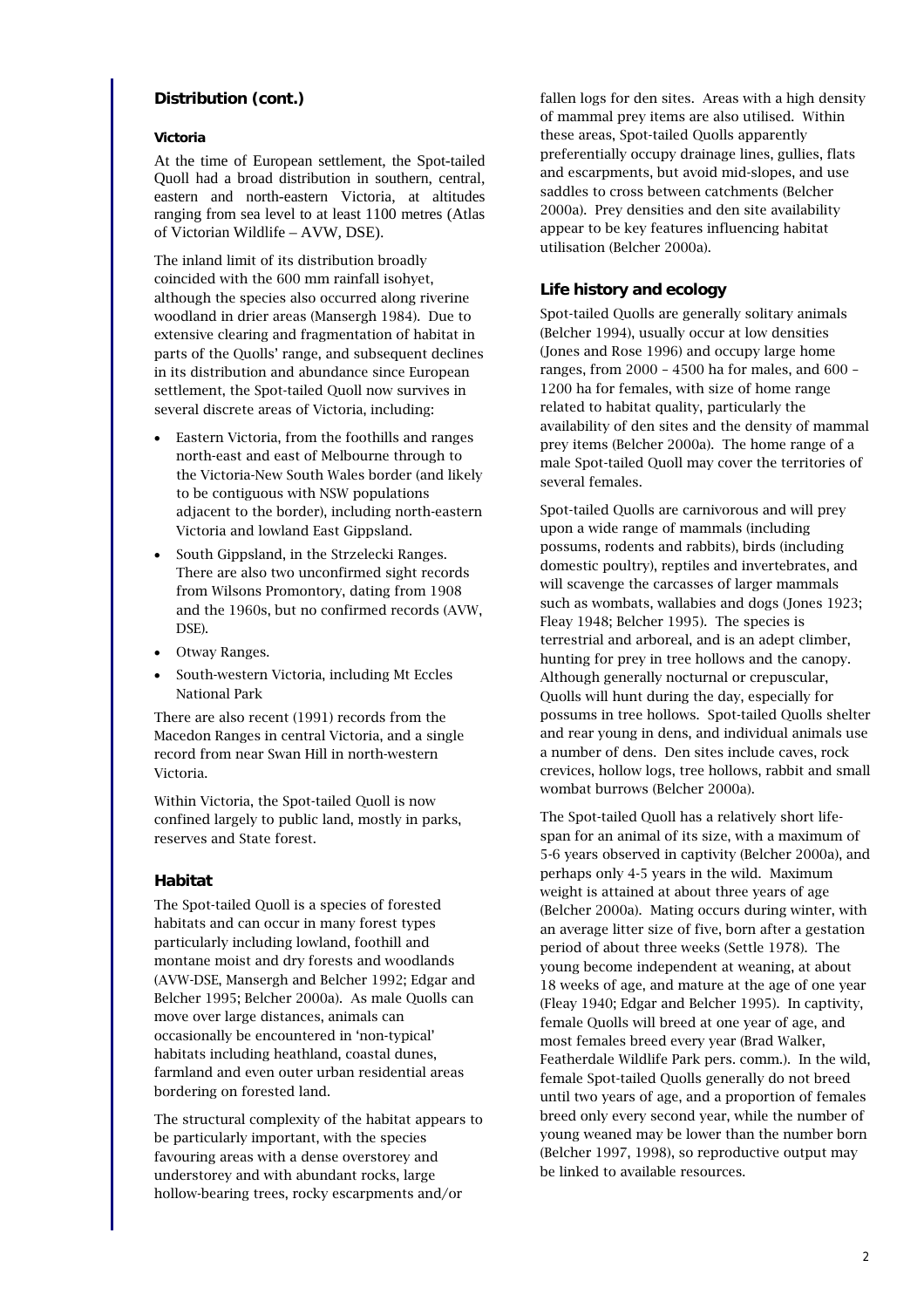Spot-tailed Quoll scats have a strong and distinctive odour, and are deposited as isolated single scats, or in communal defecation sites, called 'latrines', often in exposed areas like rock ledges. It is believed that these latrine sites are an important means of communication, indicating territory and perhaps reproductive status (Kruuk and Jarman 1995).

No population or density estimates are available for Spot-tailed Quolls in Victoria. In Tasmania, Spot-tailed Quoll density ranged from an estimated 1 per 300 ha to 1 per 1700 ha, with an average of 1 per 400 ha, and the total population was estimated at about 3600 animals in 1.25 million ha of habitat (Jones and Rose 1996). This figure, although preliminary, illustrates two points: 1) the relatively low density at which Spot-tailed Quolls exist; and 2) the large areas required for Spot-tailed Quoll conservation.

Although the Spot-tailed Quoll is rarely seen, in some circumstances individuals can be readily trapped, if traps are placed near rocky outcrops, latrines, saddles and in heavily utilised habitat during the breeding season (Chris Belcher pers. comm., Andrew Murray, DSE, pers. comm., Jenny Nelson DSE pers. comm.). Individual Quolls can also become habituated to the presence of humans, such as around camping sites and rubbish dumps, and may be readily visible in these circumstances (Jones and Rose 1996). However, in some targeted surveys in Victoria in areas known to be inhabited by Spot-tailed Quolls, only very low detection rates were achieved (Belcher 2000a), including only three detections in over 4000 trap nights at several sites in the Otway Ranges (Belcher 2000a).

# **Conservation status**

The Spot-tailed Quoll is considered Endangered in Victoria (NRE 2003) and is listed as Threatened under the Flora and Fauna Guarantee Act 1988 (FFG Act).

The south-eastern subspecies (*D. m. maculatus*) is listed as 'Vulnerable' nationally under the Environment Protection and Biodiversity Conservation Act 1999 while the northern subspecies (*D. m. gracilis*) is listed as 'Endangered'.

#### **Decline and threats**

Spot-tailed Quolls were probably always a rare species in Victoria (Mansergh 1984). Since European settlement however, there has been a decline of the species from about 50% of its former range in Victoria, suspected to be due to clearing and fragmentation of habitat, direct or indirect persecution including poisoning and trapping, competition from introduced predators, inappropriate fire regimes and disease (Mansergh

1984, 1995; Mansergh and Belcher 1992; Maxwell *et al*. 1996).

Despite this decline, the Spot-tailed Quoll still remains widely distributed across Victoria. Since 1999, the species has been recorded from southwestern Victoria, the Otway Ranges, South Gippsland (the Strzelecki Ranges), north-eastern Victoria and East Gippsland (AVW, DSE). However, the current status of remaining Quoll populations appears to vary substantially throughout Victoria, and Quolls are thought to be still declining in at least part of their current range. In south-western Victoria for instance, there has been a substantial decline in reporting rates in the last 30 years (Belcher 2000c), and extremely low detection rates from targeted surveys in the Otway Ranges, once considered a stronghold for the species (Belcher 2000b). It is not known if any Quolls survive in north-western Victoria or the Macedon Ranges. In contrast, Quolls are still regularly reported in East Gippsland, with 2-11 records per year between 1990-2000 (AVW, DSE), and this region now appears to be the stronghold of the species in Victoria.

Conservation status of the Spot-tailed Quoll varies across its distribution in mainland eastern Australia. It is considered Vulnerable in southeastern Queensland (DNR 1998), where its range has contracted by at least 30%. It is considered uncommon to rare in south-eastern New South Wales (Edgar and Belcher 1996; Maxwell *et al.* 1996), although 21 Quolls were captured on a total of 100 occasions over 608 trap nights during a survey within the Byadbo Wilderness area of Kosciuszko National Park (Andrew Murray, DSE, pers. comm.). It is still locally common in parts of north-eastern New South Wales; for instance, Körtner and Gresser (2002) captured 78 Quolls at two locations near Armidale between June 2000 and December 2001. The species is extinct in South Australia (Maxwell *et al.*1996). In Tasmania, it is still widespread but occurs at low densities (Jones and Rose 1996). Changes in population size there since European settlement are not known, although Quoll numbers were reported to have increased after an apparent large decline in the early 1900s, attributed to epidemic disease (Edgar and Belcher 1995). About 50% of the Quoll's core distribution in Tasmania has been cleared for agriculture, and areas of its remaining habitat are subject to timber harvesting. It has become extinct on both King Island and Flinders Island since European settlement (Jones and Rose 1996).

The Spot-tailed Quoll is thought to be facing a range of threats, including primary and secondary poisoning from pest animal baiting programs, competition and predation from introduced predators, and timber harvesting (Mansergh and Belcher 1992; Edgar and Belcher 1995; Jones and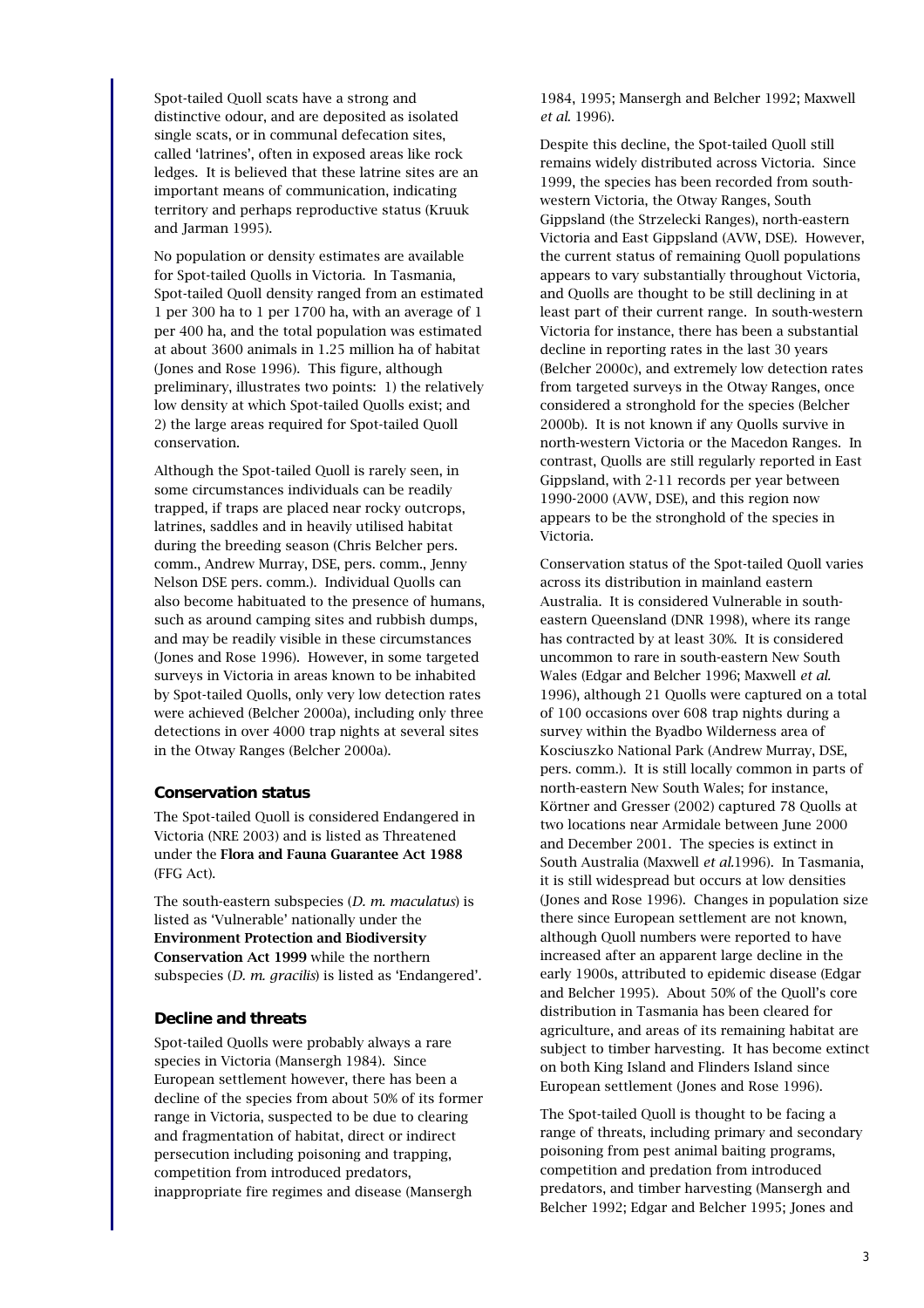Rose 1996; Maxwell *et al*. 1996; Belcher 1998, 2000a, b). Spot-tailed Quoll populations may also be still experiencing the long-term effects of previous habitat fragmentation and clearing for agriculture and plantations. At least some populations of Spot-tailed Quoll are likely to be so small and isolated that they may be facing general extinction processes affecting all small populations, such as the effects of stochastic events (eg. fire, drought, fluctuating prey abundance, disease) and inbreeding depression, greatly increasing their vulnerability to local extinction.

However, while a range of factors is suspected to contribute to the ongoing decline of some Quoll populations, there is very little direct evidence of current threats, with the evidence for most threats being circumstantial, indirect or anecdotal. What does seem apparent is that Quolls can survive in relatively high numbers in some areas (eg. parts of NSW, Tasmania) where sufficient habitat remains and foxes are in very low numbers or absent, despite these areas having a history of disturbance such as logging and pest animal baiting programs. In other areas however, (eg. south-eastern Queensland and much of Victoria except for East Gippsland), Quoll populations have apparently declined substantially and may still be declining.

In its final recommendation on the nomination of the Spot-tailed Quoll for Listing under the FFG Act as Threatened, the Scientific Advisory Committee (SAC 1991) determined that the Spot-tailed Quoll is:

- in a demonstrable state of decline which is likely to result in extinction;
- significantly prone to future threats which are likely to result in extinction, and
- is very rare in terms of abundance or distribution

In addition to the Spot-tailed Quoll, there are another three species of quolls occurring in Australia – Western Quoll *Dasyurus geoffroii*, Eastern Quoll *Dasyurus viverrinus* and Northern Quoll *Dasyurus hallucatus*. All four quoll species have declined substantially in range and abundance since European settlement. The Western Quoll was once the most widespread species, occurring across 70% of Australia, in all mainland States and the Northern Territory, but has disappeared from about 90% of its former range and is now confined to a small area in Western Australia (Serena and Soderquist 1995; Maxwell *et al.* 1996). The Eastern Quoll is extinct on mainland Australia but is still reasonably common in Tasmania (Godsell 1995; Maxwell *et al.* 1996). The Northern Quoll has declined in or disappeared from at least 50% of its former range in northern Australia (Braithwaite and Begg 1995;

Maxwell *et al.* 1996). Both the Eastern and Western Quolls formerly occurred in Victoria but are now extinct there.

#### **Habitat Clearing, Fragmentation and Disturbance**

Historically, substantial areas of probable Quoll habitat have been cleared, contributing to the species' decline in Victoria (Mansergh 1984). In recent decades, Spot-tailed Quolls apparently deserted sites that were cleared for plantations in the Otway Ranges (Belcher 2000a). Some areas of public land where Quolls still occur (eg. in the Strzelecki Ranges and south-western Victoria) are now effectively isolated, a legacy of historical clearing and fragmentation of habitat. Permanent loss of forested habitat is now substantially reduced, and is likely to be an issue mostly on private land, where potentially suitable habitat may still exist in some regions, such as south-western and eastern Victoria, especially where this is adjacent to forested public land.

There are some community perceptions (eg. 'The Standard' January 2001, Environment Victoria 2001) that habitat fragmentation and disturbance through timber harvesting in State forests is a major threat to Quolls, but the evidence for this is not clear. Spot-tailed Quolls appear to prefer mature forest, unlogged forest or forest that is less disturbed from timber harvesting than intensively harvested forest (Belcher 2000a). In selectively logged forest (40-60% canopy cover retained after logging) in south-eastern NSW, Spot-tailed Quolls avoided forest that had been recently logged, but used logged forest that had grown sufficiently to provide ground cover and a dense overstorey, particularly those areas with many logs left lying on the ground after logging, providing abundant den sites (Belcher 2000a). The impact of logging seems to be related to the intensity of logging, the amount of unlogged forest remaining, and the amount of logs left on the ground (Belcher 2000a).

In considering any impact of logging on Spot-tailed Quolls, the amount of protected and retained habitat across the landscape is important. Substantial areas of potentially suitable habitat throughout its range in Victoria are already protected, both in the parks and reserves system and in areas of State forest unavailable to logging. Across virtually all of the Quoll's current range in Victoria, the area of public land totals about 4.9 million ha, essentially all with native vegetation cover. Of this area, 2.1 million ha is in parks and reserves, 1.2 million ha is protected through exclusions from timber harvesting (SPZ, Code of Forest Practices exclusions) and a further 0.6 million ha is considered unproductive forest, totalling 3.9 million ha of protected habitat within the total area. Of the area available for timber harvesting, less than 1 million ha is suitable. In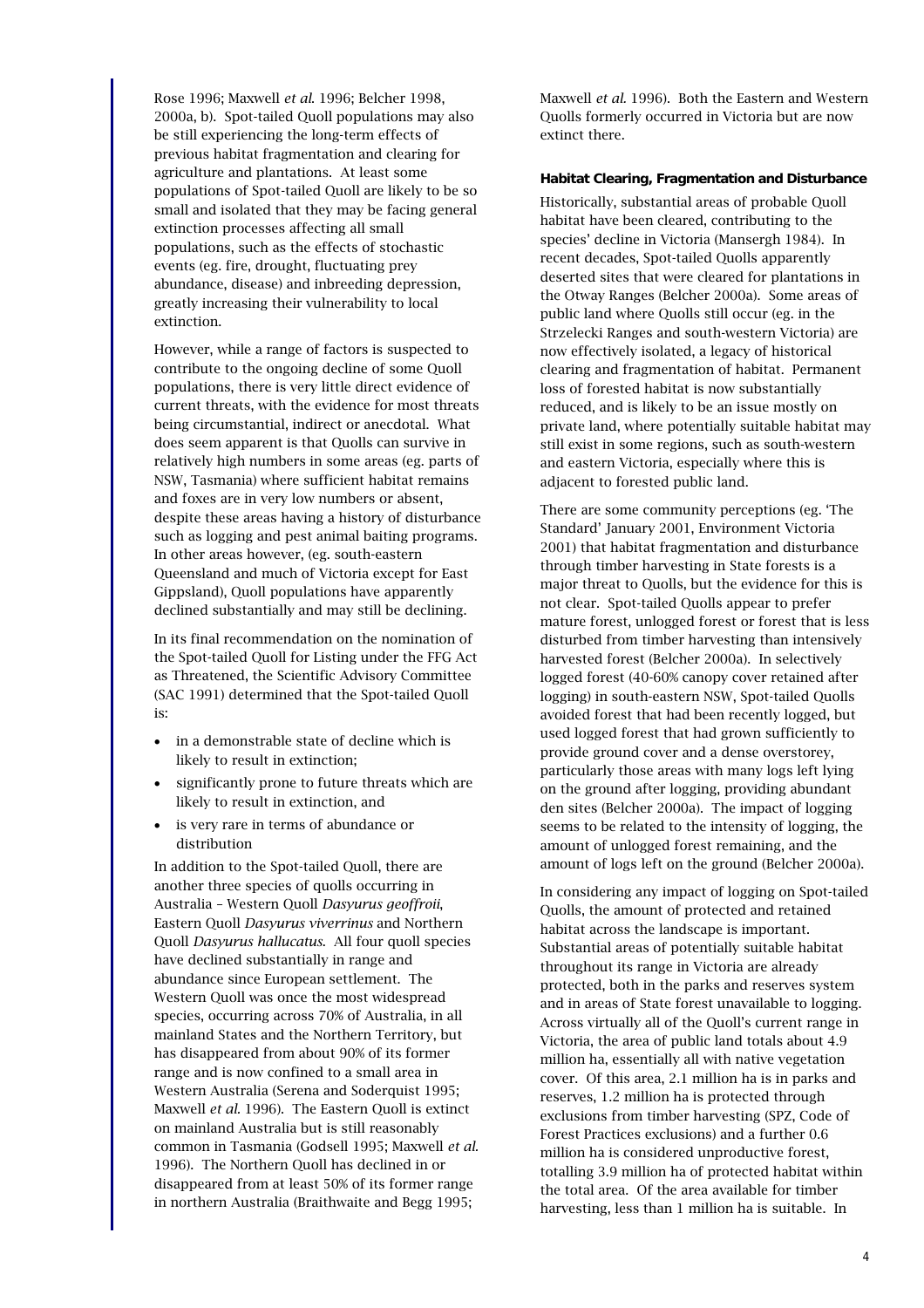East Gippsland, of the 1.1 million ha of public land, approximately 440 000 ha (40%) is in parks and reserves, 231 000 ha (21%) is protected through exclusions and 110 000 ha (10%) is considered unproductive for timber harvesting, totalling about 781 000 ha of protected habitat (71% of East Gippsland) (NRE 1995). If Quolls were threatened by timber harvesting alone, then the species should be secure and common in the substantial area of protected habitat established throughout its range, especially considering the broad habitat range the species utilises. That Quolls are apparently not secure even in the large areas of protected habitat suggests that factors other than timber harvesting are threatening Quolls. This is also supported by the status of Quolls in Tasmania, where they are still considered relatively common, despite a similar level of long-term loss of habitat (about 50%) and timber harvesting occurring in part of their remaining range (Jones and Rose 1996).

Timber harvesting and forest management activities may also increase accessibility of the forest by foxes. Extensive disturbance in logged forest in south-eastern NSW appeared to play some part in the distribution and abundance of foxes and the demise of medium-sized ground-dwelling mammals there (Catling and Burt 1995; Catling *et al*. 1998), while foxes were absent or far less abundant in less disturbed forest in north-eastern NSW (Catling *et al.* 2000), where Quolls are still locally common in some forests (Maxwell *et al.* 1996; Körtner and Gresser 2002). Similarly, Quolls are still considered relatively common in Tasmania, which was, until recently, free of foxes.

#### **Poison Baiting Programs**

Sodium monofluroacetate (compound 1080) is toxic to mammals and is used widely in Australia to control a variety of pest mammals including rabbits, wild dogs, dingos, foxes, feral pigs, possums, wallabies and kangaroos. It is highly toxic to dogs and foxes but is relatively less toxic to native marsupial carnivores including the Spottailed Quoll (McIlroy 1981).

There is considerable debate on the risk to and impact on Quolls from 1080 baiting programs for pest animal control, and the issue has received substantial attention (eg. McIlroy 1981, 1992, 1999; Belcher 1994, 1998, 2000a; Murray 1998, 1999, undated; Fisher 2000; Murray *et al*. 2000; Körtner and Gresser 2002). Some authors believe that certain 1080 baiting practices pose a severe risk to Quolls in some circumstances (eg. Belcher 1994, 1998; Murray *et al*. 2000), while others (eg. McIlroy 1999; Fisher 2000) indicate the risk is less severe, especially if guidelines to minimise the chances of Quolls taking baits are implemented.

The risk to Quolls from poison baiting programs depends upon several factors, including the accessibility and palatability of baits to Quolls, the intensity of the baiting program, the placement of baits, the amount of 1080 ingested and the size of the Quoll. How these factors relate to each other and the threat they pose to Quolls in the wild are poorly understood. The higher tolerance of Spottailed Quolls to 1080 is offset by the smaller body size relative to dogs and foxes (McIlroy 1981). A dose of 3-4.5 mg of 1080 (the amounts used in fox and dog baits in Victoria, respectively) ingested from a single bait is potentially lethal to juvenile, many female and some male Quolls (Belcher 1998; Murray 1998). A large male animal consuming two baits (and ingesting 6-9 mg of 1080) within a short period is also potentially at risk. Spot-tailed Quolls will consume a variety of meat baits prepared for pest animal control, taking baits on the surface, and excavating and consuming baits buried to at least 8 cm depth, but are less likely to excavate baits buried 10 cm or deeper (Murray 1998; Belcher 2000a). In Victoria, poison baits are legally required to be buried to a minimum depth of 8 cm, with a recommended depth of 8 – 10 cm.

There is some anecdotal evidence of the loss of Spot-tailed Quolls coinciding with aerial baiting, hand and mound baiting for wild dogs in New South Wales, and buried baiting for foxes and baiting for rabbits in eastern Victoria (Belcher 2000a). However, in some parts of NSW, Spottailed Quoll populations have apparently persisted in areas subjected to aerial and ground baiting for many years. Direct evidence of poisoning is generally not available, although one male Quoll in NSW may have been killed by consuming a poison bait set for wild dogs (Belcher 2000a). Baits for wild dogs in NSW contain 6 mg of 1080 (Belcher 2000a), a higher dose rate than that used in Victoria. Male Quolls may be more likely to come into contact with poisoned baits than female Quolls, because of the much larger areas over which males roam, especially during the breeding season. The sublethal effects of 1080 on native marsupials are not known, but may include impaired cell function or organ damage (McIlroy 1981). Belcher (2000a) also considered Spot-tailed Quolls to be susceptible to secondary poisoning from consuming poisoned rabbits killed using 1080 in rabbit control programs, although Fisher (2000) estimated a comparatively reduced risk of secondary poisoning.

In a landmark study, Körtner and Gresser (2002) examined the impact of baiting with commerciallyprepared toxic Foxoff® baits (containing 3 mg of 1080) on Spot-tailed Quolls at two sites in northeastern New South Wales. A total of 56 Quolls were captured, fitted with mortality radiotransmitters and released, then toxic Foxoff® baits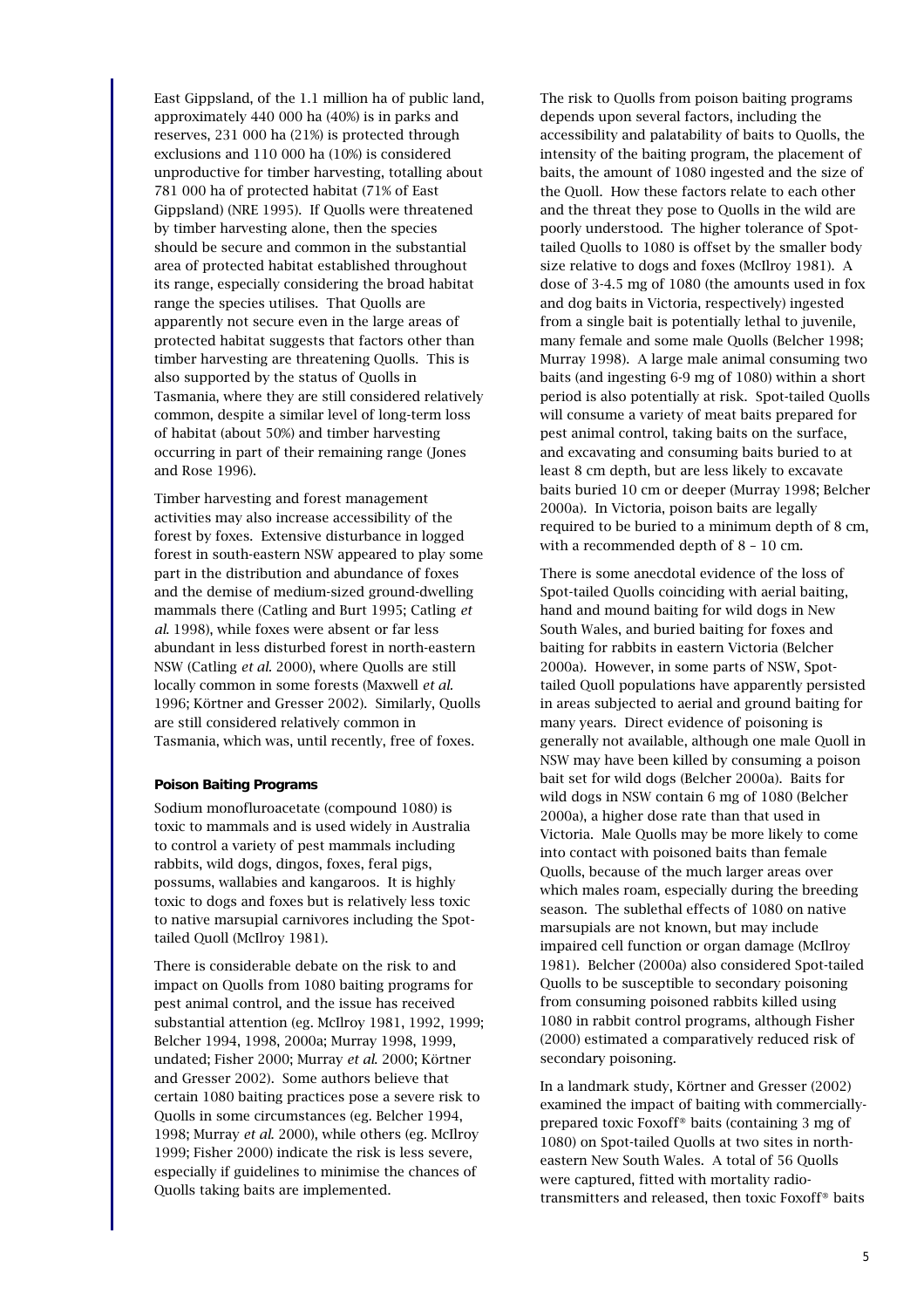were laid at about 400 metre intervals through the area where the Quolls were originally trapped. The baits were made readily accessible to Quolls by covering with only a light cover of soil (to avoid removal of baits by birds), and were not buried to the recommended 8-10 cm depth. While Quolls detected and removed baits from bait stations on at least 37 separate occasions, all except one bait were subsequently rejected and not ingested by the animals. Importantly, although there were 15 recorded mortalities amongst their study population of Quolls (from apparent starvation, predation, competition etc), there was not a single record of death due to poisoning by 1080, despite Quolls clearly being able to detect and remove the poison baits. The conclusion by Körtner and Gresser (2002) was that, in their experiments '…fox baiting clearly did not threaten…quoll populations…', primarily because '…quolls find toxic Foxoff® baits unpalatable…'.

Several points do seem clear from the information on the risk to Quolls from pest animal baiting programs:

- Baiting for foxes using commercially-prepared toxic Foxoff® baits appears to pose a negligible threat to Quolls, especially if buried to the required or recommended depth.
- Individual Quolls may potentially be at risk from dog baiting programs, and there may be some local population effects, especially in small, isolated populations (but this still needs to be verified).
- Management prescriptions are in place to reduce the risk of baiting to Quolls while maintaining the original aim of the program to reduce pest animals.
- 1080 is an indispensable tool in the conservation of many threatened wildlife species through the control of pest animals (eg. Robley and Fairbridge 2001), and control of fox numbers may be important for Quoll conservation (see next section).

#### **Predation and Competition**

Predation and competition from introduced predators, particularly the Red Fox *Canis vulpes*, are suspected to be major current threats to Quolls (Edgar and Belcher 1996; Maxwell *et al*. 1996), although again there is little direct evidence to support this. The diets of foxes, feral cats and wild dogs were found to overlap with Spot-tailed Quolls, indicating the potential for competition for food resources (Belcher 1994, 1995). The Spottailed Quoll also falls within the 'Critical Weight Range' (CWR) of mammals known to be severely affected by fox predation (Burbidge and McKenzie 1989). Foxes are implicated in the decline of at least eight such CWR species of threatened fauna

in Victoria (Mansergh and Marks 1993). There is indirect evidence from Tasmania that fox predation may be an important factor in Quoll conservation. There, the species is still considered relatively common, despite substantial clearing of habitat and timber harvesting occurring in part of their current range, but foxes were, until recently, absent. The picture is less clear in north-eastern NSW, where Quolls are still locally common in some places (Maxwell *et al*. 1996; Körtner and Gresser 2002). Foxes are generally considered absent or in low numbers in the region (Catling and Burt 1995), although Körtner and Gresser (2002) found foxes to be 'reasonably common' at one of their Quoll study sites. Despite this, during the 18 months of the study by Körtner and Gresser, only two animals out of 15 that died over that time were probably killed by foxes (other causes of mortality were probably dog-1, intraspecific aggression from other Quolls-2, roadkill-1, starvation-5, trapping-related hypothermia caused by advanced debilitation-2 and unknown causes-2: Körtner and Gresser 2002). This appears to be the first study that provides some insight into the relative importance of different causes of mortality in Quolls.

In Western Australia, fox control across large areas of the landscape (rather than small specific locations) has resulted in substantial increases in the populations of several species of CWR mammals including Western Quoll (Morris 1992; CALM 2002).

#### **Summary of Threats**

In summary, despite many reports and studies, there is still conflicting opinion and little clear unequivocal evidence of current threats to Quolls. It is possible that Quolls may be facing a combination of threats, and different threats may be operating in different areas of the State. Therefore, identification and control of threats remains a priority to address in Quoll conservation in Victoria.

#### **Existing conservation measures**

A number of initiatives for Spot-tailed Quoll conservation have been instigated. These include:

- DSE has commissioned and supported research on the Spot-tailed Quoll in Victoria and New South Wales, and a number of reports on its conservation and management have been produced (see References).
- Habitat around post-1980 records of Spot-tailed Quolls in State forest is protected where existing reserves are not adequate. In East Gippsland and Midlands Forest Management Areas and the Central Highlands Regional Forest Agreement (RFA) region, the species is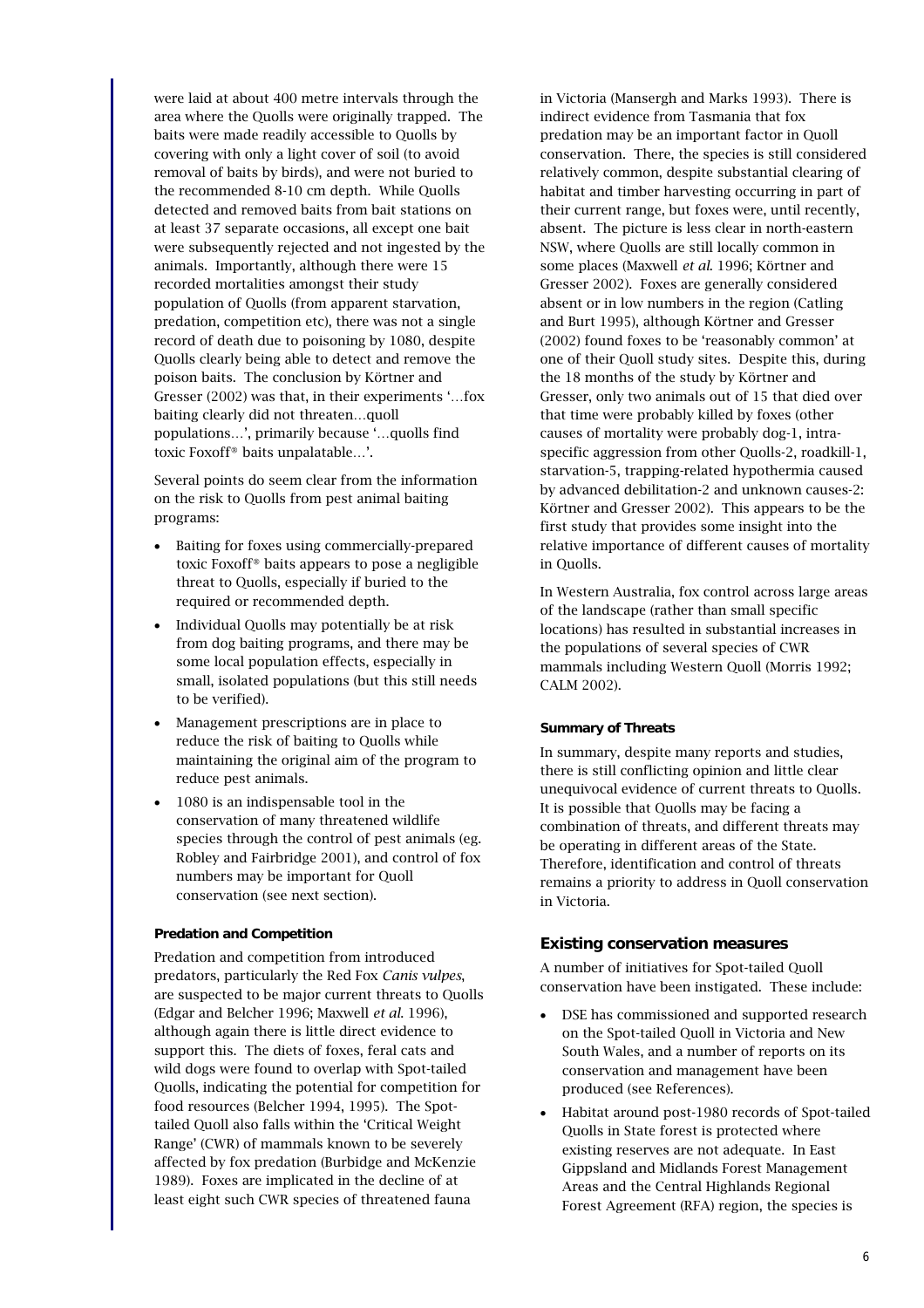protected by establishing a 500 ha Special Protection Zone (SPZ). In the North East, Gippsland and West Victoria RFA regions, protection measures comprise a 500 ha SPZ and an adjacent Special Management Zone (SMZ). Within the SMZ (which is approximately 1000 ha) an additional 500 ha is maintained as suitable habitat for Quolls, so that approximately 1000 ha of suitable habitat is protected for each record. Under these prescriptions, 45 records have resulted in a total of an additional 33 100 ha of habitat being protected in SPZ and 9 825 ha in SMZ in State forests in Victoria.

- Spot-tailed Quoll habitat around records on private land in East Gippsland has also been protected through overlays in the local planning scheme.
- Surveys for Spot-tailed Quolls in the Otway Ranges, south-western Victoria and northeastern Victoria have been undertaken or are underway.
- A "Southeast Forests Spotted-tailed Quoll Working Group", comprising representatives from forest and wildlife agencies in New South Wales, Australian Capital Territory and Victoria, has been formed to coordinate conservation activities for the species in south-eastern Australia (East Gippsland, south-eastern NSW and the Australian Capital Territory).
- The community-based Threatened Species Network (Victoria) has had a major focus on the Spot-tailed Quoll, running information and training days, and organising and supporting community group surveys for the species in the Otway Ranges, Macedon Ranges, central Gippsland and south-western Victoria.
- A national threat assessment was undertaken and a conservation program prepared in the Action Plan for Australian Marsupials and Monotremes (Maxwell *et al.* 1996).
- DSE has established a strategic fox control research initiative that includes 'Project Deliverance' (Murray 1999), an experimental fox control program in East Gippsland designed to determine the response of CWR native mammals to fox control.

Despite these and other conservation measures being initiated, their effectiveness in achieving Spot-tailed Quoll conservation in Victoria is not known. It seems likely that, in some parts of Victoria, isolated Quoll populations may be critically small and perhaps facing local extinction.

# **Conservation objectives**

The difficulties in searching for and monitoring Quolls, predicting within the landscape where Quolls are likely to occur, and the uncertainty over current threats to Quolls pose considerable hurdles in preparing and implementing a successful conservation program. Nonetheless, with the occurrence of Quolls confined largely to public land, the suspected major threats are largely within the ambit and responsibility of DSE to control and manage. It is within this framework that a conservation program for the Spot-tailed Quoll needs to be developed.

There are three key issues to address in the shortterm for conservation of the Spot-tailed Quoll:

- Developing a reliable detection and survey methodology for Spot-tailed Quolls.
- Applying this to Victoria to determine habitat use by Spot-tailed Quolls.
- Determining and controlling threats to Spottailed Quolls.

# **Long-term Objective**

To ensure a viable population of Spot-tailed Quolls survives and flourishes in Victoria.

# **Objectives of this Action Statement**

- To develop a reliable standardised method for detecting Spot-tailed Quolls.
- To investigate habitat use by Spot-tailed Quolls, and develop a predictive habitat model to ensure sufficient habitat is protected in Victoria to ensure that a viable population of Quolls can survive.
- To investigate the threats to Quolls, and develop and implement threat control procedures to ensure that a viable population of Quolls can survive.

# **Intended management actions**

*The intended management actions listed below are further elaborated in DSE's Priority Actions Information System. Detailed information about the actions and locations, including priorities, is held in this system and will be provided annually to land managers and other authorities.*

# **Survey**

1. Develop a detection model to assess the presence of, and habitat use by, Spot-tailed Quolls. The model will be based on determining the probability of detection of a Quoll within an animal's home range, and developing a sampling and analytical framework to assess Quoll habitat. The project will initially be based on a known population of Quolls in south-eastern New South Wales. Once the model is developed, it will be applied in Victoria to implement Actions 2.1 and 3.1.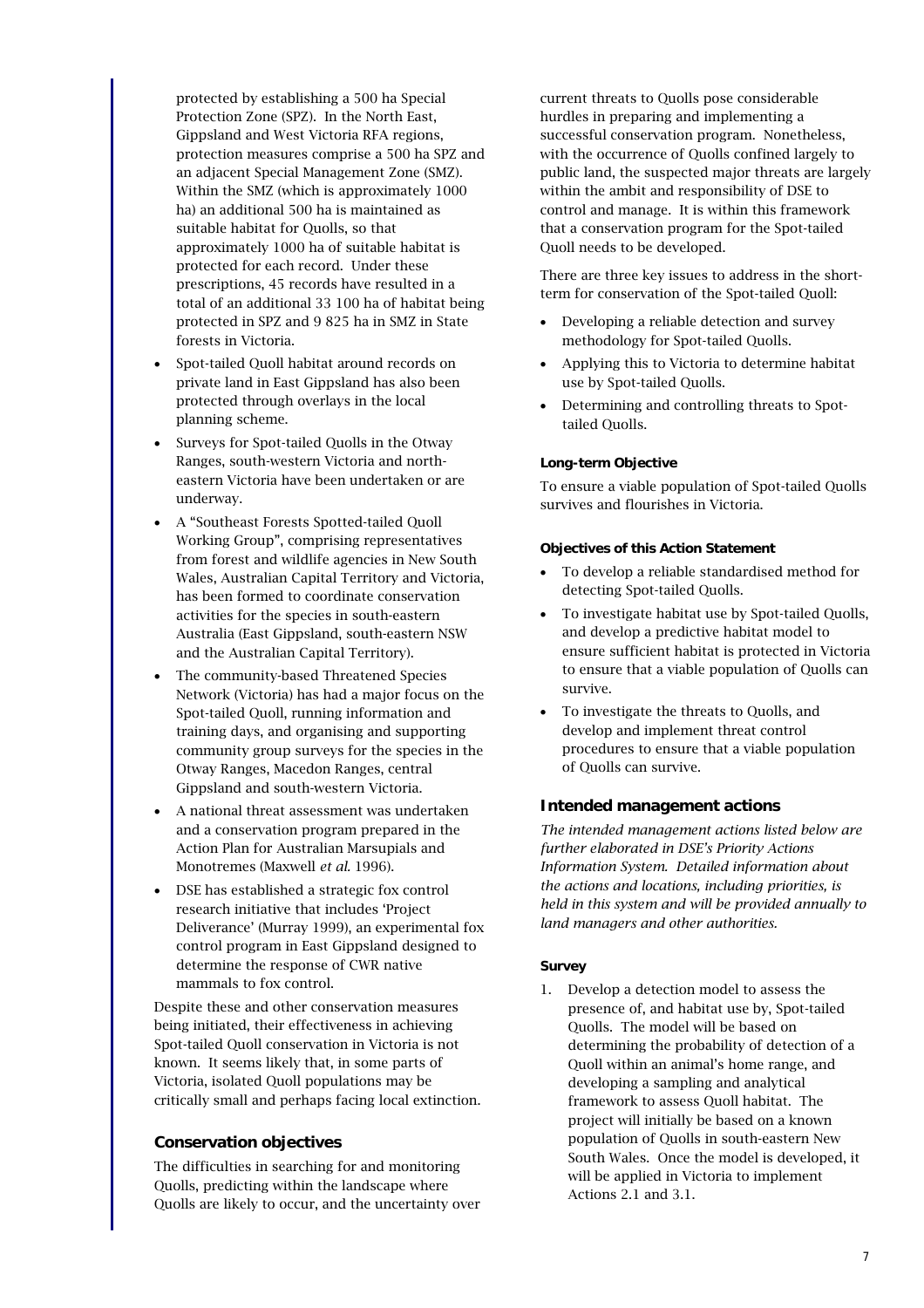- 2. Undertake surveys for Spot-tailed Quolls in north-eastern Victoria as part of the North East Forest Management Plan (NRE 2001).
- 3. Investigate any Quoll sightings in areas with few recent records eg. south-western Victoria, south Gippsland, central Victoria.
- 4. Encourage the reporting of all Spot-tailed Quoll records by DSE and Parks Victoria staff and the public, properly document and verify each record, and include these in the DSE Atlas of Victorian Wildlife. Where required, these records will initiate any habitat protection/land management processes triggered by the presence of Spot-tailed Quolls (see Action 3.1).
- 5. Continue to collect biological and ecological data on Spot-tailed Quoll as opportunities arise, to help compile information on the species for more effective conservation management.
- 6. Investigate the feasibility of conducting extensive surveys for Spot-tailed Quolls in Victoria, especially in areas of potential habitat currently with few records.
- 7. Assess the impact of the fires of early 2003 on Spot-tailed Quoll habitat in key areas such as the Mt Stradbroke-Suggan Buggan area and Tingaringy National Park.

# **Habitat Use and Modelling**

8. Investigate habitat use by Quolls across a range of land tenure types, to develop a predictive habitat model for Quolls and to determine the contribution of protected areas for Quoll conservation. These protected areas include parks and reserves, and Special Protection Zones and Special Management Zones in State forest established for Quoll conservation. This work is likely to be conducted at several sites in East Gippsland and the Otway Ranges and is dependent upon the successful development of a detection model for Quolls (Action 1.1).

#### **Predation and Competition**

9. Determine the impact of broad-scale fox control initiatives (including 'Project Deliverance': Murray 1999; Robley and Fairbridge 2001) and the Adaptive Experimental Management project with Parks Victoria (Choquenot and Robley 2001) on Quoll populations at experimental sites. This action relies on the successful completion and subsequent application of the Quoll detection model (Action 1.1), and will assist in determining the impact of fox predation and/or competition on Quolls.

10. Dependent on the outcomes of Action 9, develop plans to apply fox control prescriptions across broader areas of Quoll habitat, especially where small or isolated Quoll populations exist.

#### **Poison Baiting**

- 11. Ensure all pest animal control activities in areas of known Quoll populations comply with current best practice prescriptions to minimise the risks of baiting programs to Quolls. This will include holding information sessions and training days for DSE/DPI staff and others involved in wild dog and fox control (Action 7.3).
- 12. Investigate the use of Pindone rabbit poison as an alternative to 1080 for rabbit control in areas with isolated or small Quoll populations that may be at risk from secondary poisoning from consuming poisoned rabbits.

# **Habitat Protection**

13. Implement a standard habitat protection prescription of a 500 ha Special Protection Zone (SPZ) and a 1000 ha Special Management Zone (SMZ) for all confirmed Quoll records in State forest throughout Victoria, up to targets specified in individual FMPs. The location of the SPZ and SMZ will based on protecting preferred habitat features for Quolls. The SPZ will include known den and latrine sites (protected by at least a 200 m radius), and may include other detection sites, based on habitat quality and the proximity of existing protected habitat. Detection sites not included in the SPZ will generally be included within the SMZ, unless there are compelling reasons for excluding them (eg. a record in a clearly unsuitable location for habitat protection, proximity of existing protected habitat etc). Site protection for Quolls will be prioritised according to habitat quality, current reservation status of the site, linkage to other reserves and the presence of complementary values. Records within 2 km of each other will be generally regarded as the same animal unless proved otherwise. In East Gippsland (the area covered by the FMP), there will be a target of 75 Quoll sites in protected habitat (ie. parks, reserves and State forest SPZ/SMZ). Currently, there are 71 sites of Quoll records protected in East Gippsland, including 21 in State forest (note that this prescription exceeds the target of 50 protected records specified in the East Gippsland FMP). In the North East FMP and Gippsland FMP, there are targets of 10 records in State forest triggering habitat protection.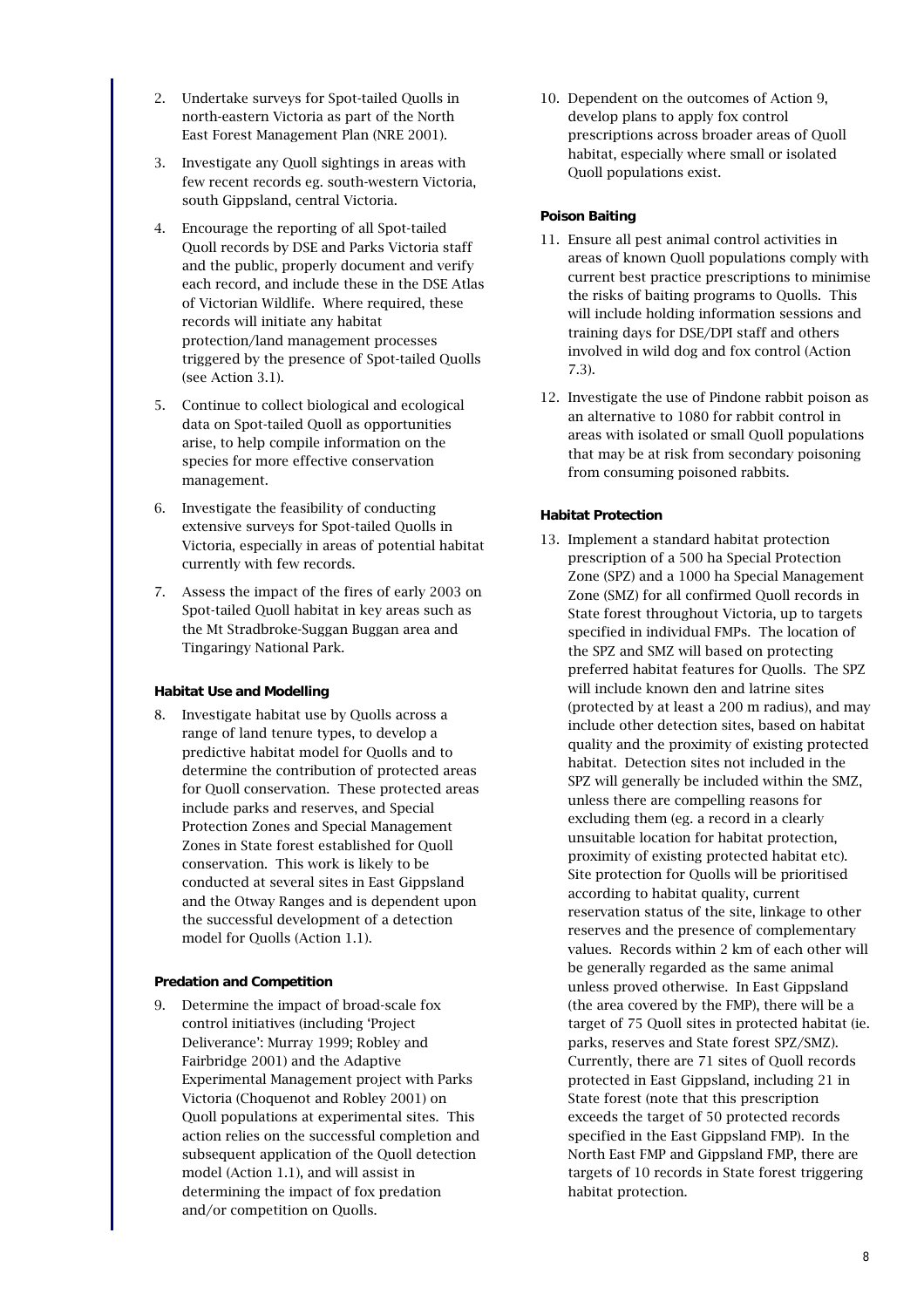- 14. Periodically review the selection of Quoll records to be afforded protection by the standard prescription outlined in 5.1 in each FMP to which targets apply, to ensure that. once targets are reached and as new records accrue or other information becomes available, the network of protected habitat in each FMA is optimal for Quoll conservation. To assist this review, develop guidelines for the substitution of protected Quoll sites based on the extent and quality of habitat and on the currency, reliability and type of record.
- 15. Develop Quoll habitat management guidelines for Special Management Zones, using available information on Quoll and prey habitat preferences and use.
- 16. Facilitate the protection of potential Spottailed Quoll habitat and sites with or near Quoll records on private land, within existing mechanisms for protection of native vegetation (eg. zoning under local government planning schemes, development of Regional Management Plans by Catchment Management Authorities, Bioregional Plans, regional vegetation plans, voluntary conservation agreements - eg Land for Wildlife, Conservation Covenants). State Government policy restricting the clearing of native vegetation has been in operation for some time, and the shift to a 'Net Gain' of native vegetation for Victoria (NRE 1997) is a useful tool for protecting remaining potential habitat on private land.

#### **Community Participation**

17. Where practical, include community involvement with Quoll conservation efforts, such as in surveys using hair tubes, and community fox control efforts on private land near Quoll populations and/or with Quoll habitat. These activities could continue to be coordinated through the Threatened Species Network (Victoria).

#### **Project Management**

- 18. Establish a Spot-tailed Quoll recovery program, managed by DSE, to initiate and coordinate actions under this Action Statement, including appointment of a project manager to be responsible for the program.
- 19. Maintain involvement with the 'Southeast Forests Spotted-tailed Quoll Working Group' to ensure continued information exchange and co-ordination of conservation initiatives for Quolls in south-eastern Australia, such as cross-border predator control programs and Quoll surveys.
- 20. Ensure the provision of regular information updates on Quoll conservation to appropriate DSE/DPI staff, land managers and others with an interest in Quoll conservation (including Biodiversity & Natural Resources Division, Parks and Forests Division, Catchment and Water, Parks Victoria, Forestry Victoria, Catchment Management Authorities, Threatened Species Network). Hold information and training sessions, including Quoll detection methods, habitat identification and protection, Quoll ecology and preferred baiting techniques in and around known Quoll populations.
- 21. Provide information on Spot-tailed Quoll conservation, threat control, suitable pest animal baiting techniques and habitat management to landowners with potential Spot-tailed Quoll habitat.
- 22. Contribute to regional and national conservation initiatives for the Spot-tailed Quoll as required.

# **References**

- ANZECC 2000. List of Threatened Australian Fauna. Australian and New Zealand Environment and Conservation Council, Canberra.
- Belcher, C.L. 1994. Studies on the diet of the Tiger Quoll (*Dasyurus maculatus*). MSc Thesis, La Trobe University.
- Belcher, C.L. 1995. Diet of the Tiger Quoll (*Dasyurus maculatus*) in East Gippsland, Victoria. *Wildlife Research* 22: 341-57.
- Belcher, C.L. 1997. Targeted Assessments of Key Threatened Vertebrate Fauna in Relation to the North East and Benalla-Mansfield Forest Management Areas, Victoria: Spot-tailed (or Tiger) Quoll (*Dasyurus maculatus*). ECOsystems Environmental Consultants, Timboon: Report to NRE.
- Belcher, C.L. 1998. Susceptibility of the Tiger Quoll (*Dasyurus maculatus*) and the Eastern Quoll (*Dasyurus viverrinus*) to 1080-poisoned baits in control programs for vertebrate pests in eastern Australia. *Wildlife Research* 25: 33-40.
- Belcher, C.L. 2000a. The Ecology of the Tiger Quoll, *Dasyurus maculatus* in south-eastern Australia. PhD Thesis, Deakin University.
- Belcher, C. 2000b. The Range, Status and Distribution of the Spot-tailed Quoll (*Dasyurus maculatus*) in the Otway Ranges. ECOsystems Environmental Consultants, Timboon: Report to NRE.
- Belcher, C. 2000c. Spot-tailed Quoll Survey of Mount Eccles National Park. ECOsystems Environmental Consultants, Timboon: Report to Parks Victoria.
- Braithwaite, R.W. and Begg, R.J. 1995. Northern Quoll *Dasyurus hallucatus*. Pp 65-6 in: Strahan,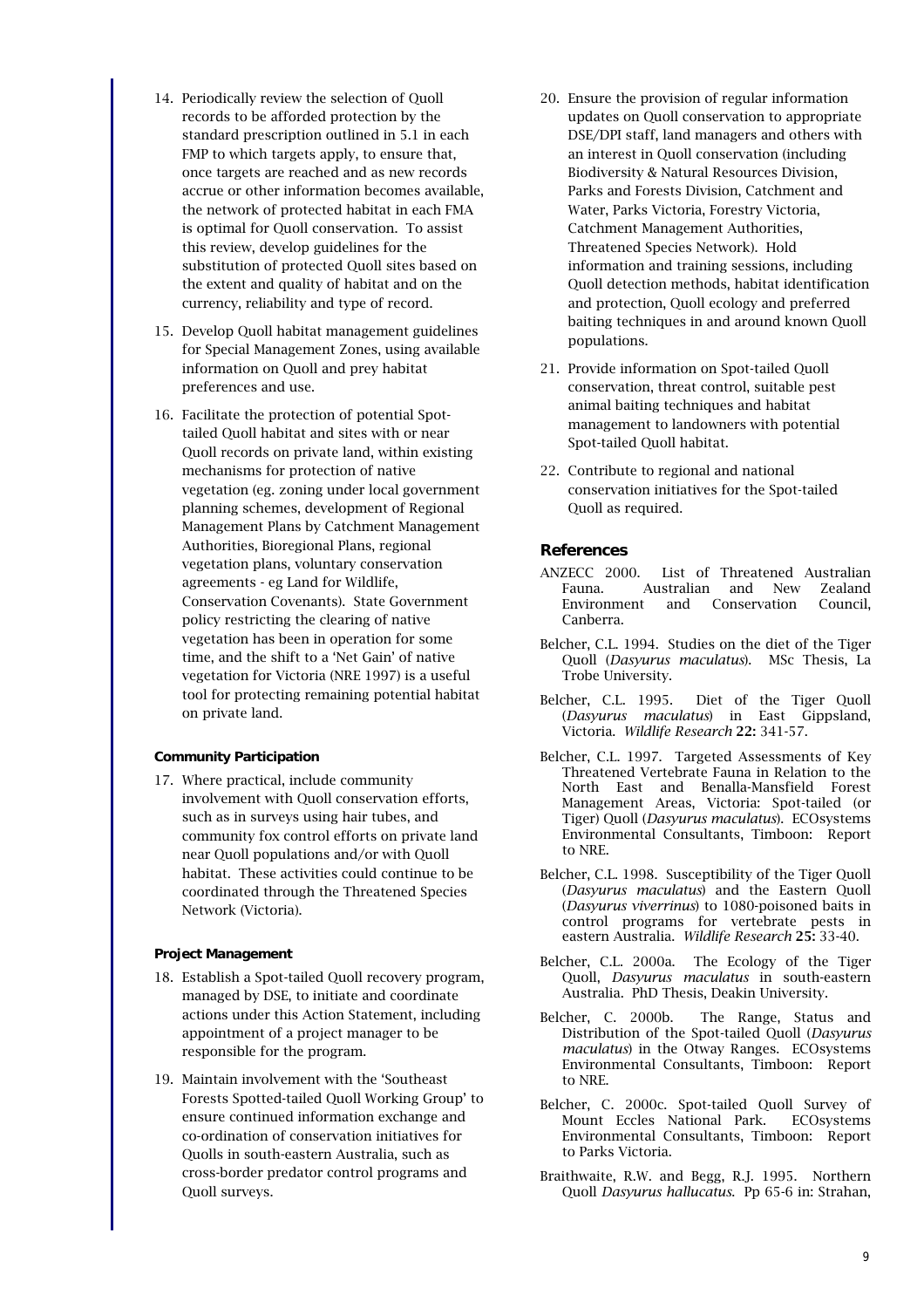R. (ed). *The Mammals of Australia*. Australian Museum and Reed Books, Sydney.

- Burbidge, A.A. and McKenzie, N.L. 1989. Patterns in the modern decline of Western Australia's vertebrate fauna: causes and conservation implications. *Biological Conservation* 50: 143- 98.
- CALM 2002. 'Western Shield'. Department of Conservation and Land Management (Western Australia) website www.calm.wa.gov.au
- Catling, P.C. and Burt, R.J. 1995. Why are foxes absent from some eucalypt forests in eastern New South Wales? *Wildlife Research* 22: 535-46.
- Catling, P.C., Burt, R.J. and Forrester, R.I. 1998. Models of the relationship between distribution and abundance of ground-dwelling mammals in the forests of south-eastern New South Wales and habitat and environmental variables. *Wildlife Research* 25: 449-66.
- Catling, P.C., Burt, R.J. and Forrester, R.I. 2000. Models of the distribution and abundance of ground-dwelling mammals in the eucalypt forests of north-eastern New South Wales in relation to habitat variables. *Wildlife Research* 27: 639-54.
- Choquenot, D., and Robley, A. 2001. Proceedings of a workshop on Adaptive Experimental Management of Fox Control for Parks Victoria: Optimising fox control through adaptive experimental management. Held on 13 July 2001 Brimbank Park, Melbourne. Unpublished report. Arthur Rylah Research Institute, Department of Natural Resources and Environment, Melbourne.
- DNR 1998. *Dasyurus maculatus maculatus* Spotted-tailed Quoll Information Sheet. Department of Natural Resources, Queensland.
- Edgar, R.J. and Belcher, C. 1995. Spotted-tailed Quoll *Dasyurus maculatus*. Pp 67-9 in: Strahan, R. (ed). *The Mammals of Australia*. Australian Museum and Reed Books, Sydney.
- Environment Victoria 2001. 'Keeping a Public Eye on NRE'. EV website www.envict.org.au
- Firestone, K.B., Elphinstone, M.S., Sherwin, W.B. and Houlden, B.A.  $1999$ . population structure of tiger quolls *Dasyurus maculatus* (Dasyuridae: Marsupialia), an endangered carnivorous marsupial. *Molecular Ecology* 8(10): 1613-25.
- Fisher, P. 2000. Factors affecting the risk of poisoning to Spotted Tailed Quoll (*Dasyurus maculatus*) from 1080 baits laid for pest animal control. Department of Natural Resources and Environment, Victoria: Internal report.
- Fleay, D. 1940. Breeding of the Tiger Cat. *Victorian Naturalist* 56: 158-63.
- Fleay, D. 1948. Australia's marsupial Tiger Cat: a creature of increasing rarity and extreme pugnacity. *Wildlife* 10: 459-64.
- Godsell, J. 1995. Eastern Quoll *Dasyurus viverrinus*. Pp 70-71 in: Strahan, R. (ed). *The Mammals of Australia*. Australian Museum and Reed Books, Sydney.
- Jones, F.W. 1923. *The Mammals of South Australia*. Government Printer, Adelaide.
- Jones, M.E. and Rose, R.K. 1996. Preliminary assessment of distribution and habitat associations of spotted-tailed quoll (*Dasyurus maculatus*) and eastern quoll (*D. viverrinus*) in Tasmania to determine conservation and reservation status. Parks and Wildlife Service Tasmania: Report to Tasmanian Regional Forest Agreement Environment and Heritage Technical Committee.
- Körtner, G. and Gresser, S. 2002. Impact of fox baiting on tiger quoll populations. Project ID 00016505. Final report to Environment Australia and the New South Wales National Parks and Wildlife Service. NSW National Parks and Wildlife Service, Sydney.
- Kruuk, H. and Jarman, P.J. 1995. Latrine use by the spotted-tail quoll (*Dasyurus maculatus*: Dasyuridae, Marsupialia) in its natural habitat. *Journal of Zoology* 236: 345-9.
- Mansergh, I. 1984. The status, distribution and abundance of *Dasyurus maculatus* (Tiger Quoll) in Australia with particular reference to Victoria. *Australian Zoologist* 21: 109-22.
- Mansergh, I.M. 1995. Spot-tailed Quoll *Dasyurus maculatus*. Pp. 51-2 in Menkhorst, P. (ed). *Mammals of Victoria*. Oxford University Press, Melbourne.
- Mansergh, I. and Belcher, C. 1992. Action Statement No. 15: Tiger Quoll *Dasyurus maculatus*. Department of Conservation and Environment, Melbourne.
- Mansergh, I. and Marks, C. 1993. Action Statement No. 44: Predation of native wildlife by the introduced Red Fox *Vulpes vulpes*.. Department of Conservation and Natural Resources, Melbourne.
- Maxwell, S., Burbidge, A.A. and Morris, K.D. 1996. *The 1996 Action Plan for Australian Marsupials and Monotremes*. Wildlife Australia, Canberra.
- McIlroy, J.C. 1981. The sensitivity of Australian animals to 1080 poisoning II. Marsupial and eutherian carnivores. *Australian Wildlife Research* 8: 385-99.
- McIlroy J.C. 1992. The effect on Australian animals of 1080 poisoning campaigns. Pp 356-9 in J. Borrecco and R. Marsh (eds) *Proceedings of the 15th Vertebrate Pest Conference*. University of Cailfornia, Davis.
- McIlroy, J.C. 1999. Species Impact Statement: Aerial Baiting with 1080 Poison for wild dog control in New South Wales National Parks and Wildlife Service Reserves. Report to New South Wales National Parks and Wildlife Service.
- Morris, K. 1992. Return of the Chuditch. *Landscope* 8: 10-15.
- Murray, A. 1998. Tigers and 1080: The Threat Posed by Buried Poison Baits to Spotted-tailed Quolls in the Australian Alps National Parks. Department of Natural Resources and Environment, Victoria: Report to Natural Heritage Working Group of the Australian Alps Liaison Committee.